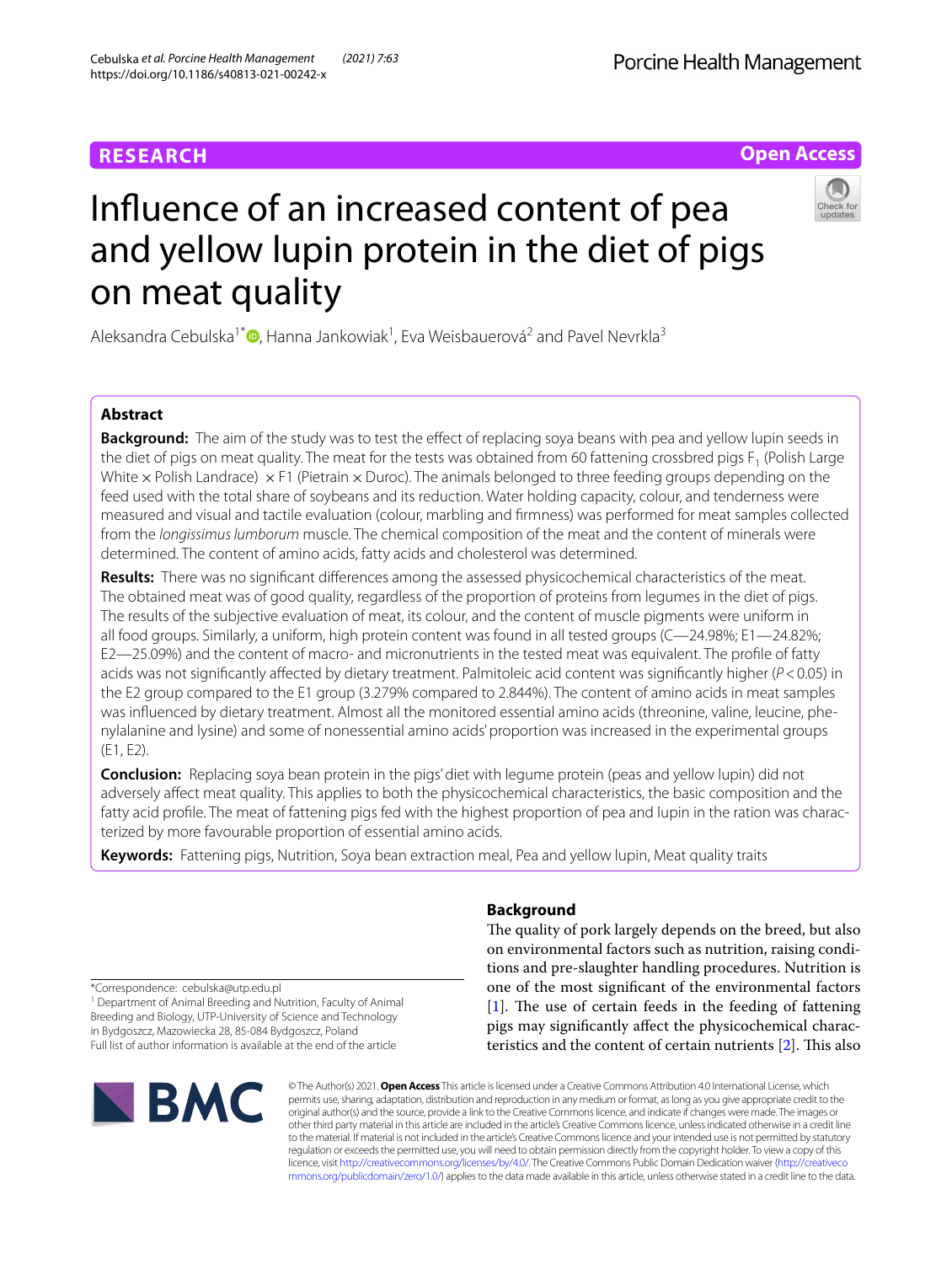applies the content and origin of protein taken up by pigs in their feed [[3\]](#page-7-2).

The most commonly used protein component in complete feed mixtures for fattening pigs is soya bean extraction meal [[4\]](#page-7-3). Soya bean is one of the plants that are improved by genetic modifcation to a great extent, which is benefcial from the point of view of cultivation and yields [[5](#page-7-4)]. Unfortunately, it is related to consumers' fear of consuming meat and other animal products derived from the use of genetically modifed organisms (GMOs). Concern about the impact of products made with the use of GMO feeds on the health of consumers causes a growing reluctance to use this type of feed  $[6]$  $[6]$ . In addition, the desire to become independent from the import of soya bean meal, which currently amounts to approximately 2 million tonnes per year in Poland, becomes increasingly pronounced in all Europe  $[7, 8]$  $[7, 8]$  $[7, 8]$  $[7, 8]$ . This also results in a greater interest in feedstufs containing protein sources other than soya beans. These are legumes, such as: lupins, peas or feld beans, which, compared to other legumes, are characterised by a high protein content (over 40% in lupin seeds), high energy content and a low content of fbre and anti-nutritional compounds in pea seeds [[9,](#page-7-8) [10](#page-7-9)].

An important aspect of the produced livestock is obtaining good quality meat. Many features are taken into account in the qualitative assessment. The best known are: color, drip loss, tenderness  $[11, 12]$  $[11, 12]$  $[11, 12]$  $[11, 12]$  $[11, 12]$  The results of numerous studies on the efect of feeding pigs with a complete feed mixture with a diferent proportion of legumes, indicate that it is possible to successfully replace soya bean extraction meal with pea or lupin seeds in the diet of pigs with no adverse impact on the quality of meat [[13–](#page-7-12)[16\]](#page-7-13).

The aim of the study was to test the effect of replacing soya beans with pea and yellow lupin seeds in the diet of pigs on meat quality.

# **Results**

The physicochemical characteristics of the meat were presented in Table [1.](#page-1-0) There was no significant differentiation of the assessed characteristics depending on the source of protein in the provided feed. The results obtained in all groups were equivalent. The acidity of the meat, both at the beginning  $(pH_1)$  and 48 h after slaughter ( $pH_{u}$ ), and parameters of the loss of juice from the meat was characteristic for good quality meat. In the case of tenderness, there weren't diferences between the assessed groups. All the results concerning the physicochemical characteristics of the meat of fattening pigs fed with soya beans and hard-seeded legumes were typical for good quality meat.

The results of visual and tactile and instrumental evaluation of meat, colour and muscle pigments are presented

<span id="page-1-0"></span>

| Table 1 Physicochemical characteristics of meat |
|-------------------------------------------------|
|-------------------------------------------------|

|                              | <b>Feeding group</b> |       |                |            |       |  |
|------------------------------|----------------------|-------|----------------|------------|-------|--|
|                              | c                    | E1    | E <sub>2</sub> | <b>SEM</b> | P<    |  |
| pH <sub>45</sub>             | 6.33                 | 6.34  | 6.29           | 0.02       | 0.595 |  |
| рH,                          | 5.22                 | 5.22  | 5.18           | 0.01       | 0.225 |  |
| WHC (% of free water)        | 17.42                | 16.81 | 18.07          | 0.42       | 0.466 |  |
| Thermal drip (%)             | 24.50                | 24.88 | 24.15          | 0.28       | 0.578 |  |
| WBSF (N)                     | 45.81                | 50.16 | 52.02          | 1.17       | 0.072 |  |
| Chemical composition of meat |                      |       |                |            |       |  |
| Water content (%)            | 72.42                | 72.45 | 72.18          | 0.09       | 0.461 |  |
| Total protein content (%)    | 24.98                | 24.82 | 25.09          | 0.08       | 0.439 |  |
| IMF (%)                      | 1.43                 | 1.21  | 1.39           | 0.10       | 0.625 |  |

*pH45* pH at 45 min post slaughter, *pH48h* pH at 48 h post slaughter, *WHC* Water holding capacity, *WBSF* Warner Braztler shear force (*N* Newton), *IMF* Intramuscular fat content

<span id="page-1-1"></span>**Table 2** Visual and tactile evaluation of meat, its colour and muscle pigments

|                                                            | Feeding group |                |                |            |       |
|------------------------------------------------------------|---------------|----------------|----------------|------------|-------|
|                                                            | C             | E <sub>1</sub> | E <sub>2</sub> | <b>SEM</b> | Ρ<    |
| Visual and tactile evaluation                              |               |                |                |            |       |
| Visual colour intensity (1–6 scale)                        | 2.8           | 3.1            | 3.1            | 0.07       | 0.137 |
| Marbling (1–10 scale)                                      | 1.6           | 1.6            | 1.5            | 0.07       | 0.523 |
| Firmness (1–7 scale)                                       | 4.2           | 4.1            | 4.3            | 0.05       | 0.351 |
| Instrumental evaluation                                    |               |                |                |            |       |
| Colour measurements                                        |               |                |                |            |       |
| $ *$                                                       | 56.95         | 56.07          | 56.68          | 0.32       | 0.496 |
| a*                                                         | 13.90         | 14.12          | 14.10          | 0.11       | 0.684 |
| $h^*$                                                      | 4.50          | 4.41           | 4.61           | 0.13       | 0.827 |
| $\curvearrowright$                                         | 14.66         | 14.83          | 14.87          | 0.09       | 0.613 |
| $h^{\circ}$                                                | 18.03         | 17.39          | 18.17          | 0.58       | 0.849 |
| Muscle pigments (micrograms of<br>hematin per 1 g of meat) | 35.26         | 35.43          | 35.19          | 1.06       | 0.996 |

L\*-value represents lightness, a\*-participation of red, b\*-participation of yellow, C\*-saturation, h°-hue angle

in Table [2.](#page-1-1) The results of the research in this area were equivalent in all feeding groups. The visual and tactile evaluation of the meat colour and the awarded points indicated that the test samples were characterised by an eye-pleasing, red-pink colour. This was confirmed by the instrumental evaluation of the colour brightness and the share of red and yellow colour in the meat. These parameters, in all analysed groups, reached the values typical for good quality meat.

Table [3](#page-2-0) presents data concerning the content of macro- and microelements of the assessed meat samples. There were no statistically significant differences for the given characteristics between individual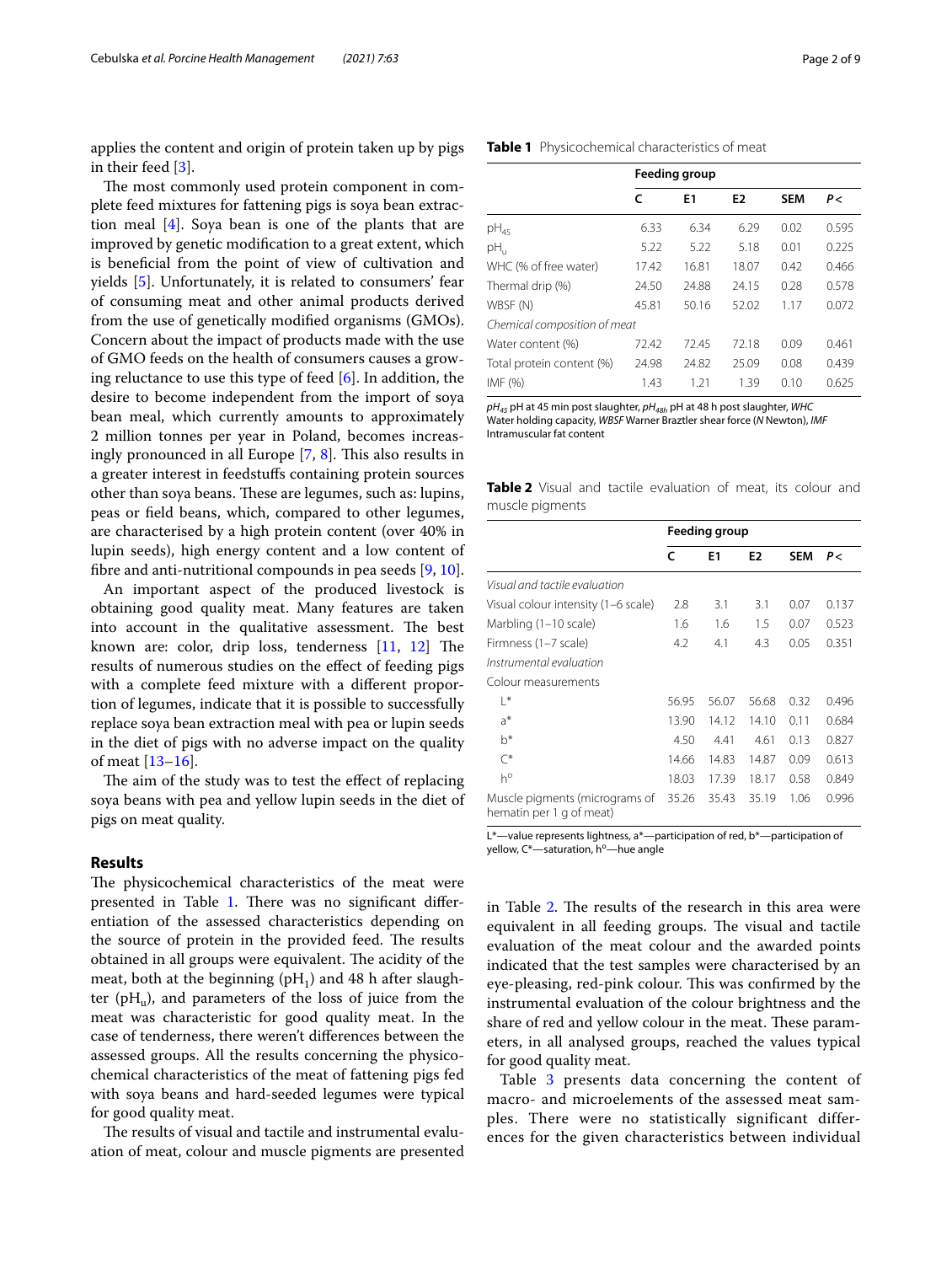<span id="page-2-0"></span>**Table 3** Content of minerals in meat

| <b>Minerals</b>   | Feeding group |        |                |            |       |  |  |
|-------------------|---------------|--------|----------------|------------|-------|--|--|
| $(mq*100 q^{-1})$ | c             | E1     | E <sub>2</sub> | <b>SEM</b> | P<    |  |  |
| P                 | 209.79        | 196.34 | 197.05         | 3.83       | 0.264 |  |  |
| Κ                 | 393.59        | 392.63 | 389.28         | 4.24       | 0.914 |  |  |
| Ca                | 7.52          | 6.3    | 7.11           | 0.21       | 0.064 |  |  |
| Mg                | 27.73         | 27.41  | 27.55          | 0.98       | 0.994 |  |  |
| Na                | 40.67         | 46.48  | 38.92          | 1.48       | 0.094 |  |  |
| Fe                | 0.85          | 1.21   | 0.93           | 0.18       | 0.717 |  |  |
| 7 <sub>n</sub>    | 1.41          | 1.42   | 1.48           | 0.02       | 0.423 |  |  |
| Cu                | 0.05          | 0.05   | 0.05           | 0.00       | 0.716 |  |  |
| Mn                | 0.02          | 0.02   | 0.01           | 0.00       | 0.535 |  |  |

feeding groups C, E1 and E2. However, it can be observed that among the macronutrients, phosphorus and potassium were the most frequent, while among the micronutrients, higher amounts of zinc and iron were recorded.

The content of fatty acids in meat samples is illustrated in Table [4.](#page-2-1) The profile of fatty acids was not significantly affected by dietary treatment. Palmitoleic acid content was significantly  $(P<0.05)$  higher in E2 group compared to E1 group (3.279 resp. 2.844 g/100 g of total fatty acids). The proportion of n-6/n-3 polyunsaturated fatty acids was not significantly affected by the diet. The level ranged from 6221 to 6812. The atherogenic and thrombogenic indexes did not significantly differ among the groups.

The content of amino acids in meat samples was influenced by dietary treatment. The results are illustrated in Table [5](#page-3-0). All monitored amino acids proportion was increased in experimental groups (E1 and E2), but not all signifcantly. Essential amino acid content, except methionine, was higher in E2 group compared to the C group  $(P<0.05)$ . There was not found significant difference in essential amino acid content between E1 and E2 group. The highest content was found for lysine (from 6.887 to 7.468  $g/100$  g). Nonessential amino acids were also afected by the diet with a diferent level of statistical significance. The content of serine, proline, alanine, tyrosine and cysteine was not signifcantly afected by the diet. Aspartic acid, glutamic acid, glycine, histidine and arginine content was signifcantly higher in E2 group compared to the control group  $(P<0.5-P<0.01)$ . The diference between E1 and E2 group was monitored only in aspartic acid, glutamic acid, histidine and arginine  $(P<0.5-P<0.01)$ . The highest content was measured for glutamic acid (from 11.633 to 12.715  $g/100 g$ ). The lowest proportion was found for cysteine; its content ranged from 1.109 to 1.188 g/100 g.

<span id="page-2-1"></span>

|  |  |  | Table 4 Fatty acid profile and dietary indices |
|--|--|--|------------------------------------------------|
|--|--|--|------------------------------------------------|

| Fatty acid (% of total FA) | <b>Feeding group</b> |           |                    |            |       |
|----------------------------|----------------------|-----------|--------------------|------------|-------|
|                            | $\mathsf{C}$         | E1        | E <sub>2</sub>     | <b>SEM</b> | P<    |
| SFA <sup>1</sup>           |                      |           |                    |            |       |
| Lauric (C12:0)             | 0.424                | 0.421     | 0.386              | 0.029      | 0.839 |
| Myristic (C14:0)           | 1.316                | 1.186     | 1.136              | 0.041      | 0.183 |
| Pentadecanoic (C15:0)      | 0.367                | 0.313     | 0.348              | 0.017      | 0.422 |
| Palmitic (C16:0)           | 18.990               | 19.026    | 19.227             | 0.194      | 0.870 |
| Margaric (C17:0)           | 0.401                | 0.335     | 0.344              | 0.017      | 0.235 |
| Stearic (C18:0)            | 9.535                | 9.753     | 9.887              | 0.146      | 0.616 |
| <b>Total SFA</b>           | 44.022               | 43.630    | 43.302             | 0.365      | 0.369 |
| MUFA <sup>2</sup>          |                      |           |                    |            |       |
| Palmitoleic (C16:1n-7)     | 3.222                | $2.844^a$ | 3.279 <sup>b</sup> | 0.070      | 0.019 |
| Oleic (C18:1n-9)           | 33.712               | 34.265    | 35.216             | 0.386      | 0.278 |
| $C18:1n-7$                 | 3.470                | 3.321     | 3.575              | 0.050      | 0.115 |
| Eicosenoic (C20:1n-9)      | 0.669                | 0.674     | 0.661              | 0.011      | 0.892 |
| <b>Total MUFA</b>          | 43.251               | 42.957    | 44.577             | 0.411      | 0.233 |
| $PIJFA^3$                  |                      |           |                    |            |       |
| Linoleic (C18:2n-6)        | 7.731                | 8.784     | 7.573              | 0.241      | 0.081 |
| Alpha-linolenic (C18:3n-3) | 0.601                | 0.720     | 0.581              | 0.035      | 0.228 |
| Eikosadienoic (C20:2n-6)   | 0.392                | 0.345     | 0.360              | 0.015      | 0.452 |
| Eicosatrienoic (C20:3n-6)  | 0.335                | 0.311     | 0.344              | 0.018      | 0.477 |
| Arachidonic (C20:4n-6)     | 1.358                | 1.314     | 1.514              | 0.046      | 0.182 |
| EPA (C20:5n-3)             | 0.484                | 0.402     | 0.379              | 0.025      | 0.196 |
| DHA (C22:6n-3)             | 0.509                | 0.366     | 0.452              | 0.027      | 0.098 |
| Total PUFA                 | 12.727               | 13.413    | 12.121             | 0.284      | 0.395 |
| <b>Indices</b>             |                      |           |                    |            |       |
| Total PUFAn-6              | 10.657               | 11.423    | 10.527             | 0.253      | 0.299 |
| Total PUFA n-3             | 1.930                | 1.798     | 1.757              | 0.075      | 0.619 |
| PUFA n-6/PUFA n-3          | 6.352                | 6.812     | 6.221              | 0.305      | 0.714 |
| Al <sup>4</sup>            | 0.444                | 0.432     | 0.427              | 0.007      | 0.622 |
| $T1^5$                     | 0.768                | 0.764     | 0.777              | 0.011      | 0.893 |
| SFA/uSFA <sup>6</sup>      | 0.786                | 0.774     | 0.764              | 0.012      | 0.446 |

(a <sup>−</sup>b) Row means with diferent superscripts difer signifcantly at *P*<0.05

<sup>1</sup> SFA saturated fatty acid, <sup>2</sup>MUFA monounsaturated fatty acid, <sup>3</sup>PUFA

polyunsaturated fatty acid, 4 *AI* atherogenic index, 5 *TI* thrombogenic index, 6 *uSFA* unsaturated fatty acid

## **Discussion**

The demand for raw materials rich in proteins for the production of forages is very high (e.g., in Poland it is approximately 1639 thousand tonnes of raw material rich in proteins). It is mainly satisfed by imported soya bean extraction meal (approximately 64%). At the same time, attention is paid to the production of seeds of native hard-seeded legumes. The research conducted in this feld indicates the possibility of replacing this protein raw material in mixed feeds without adversely affecting the efficiency of pork production and the quality of the obtained products.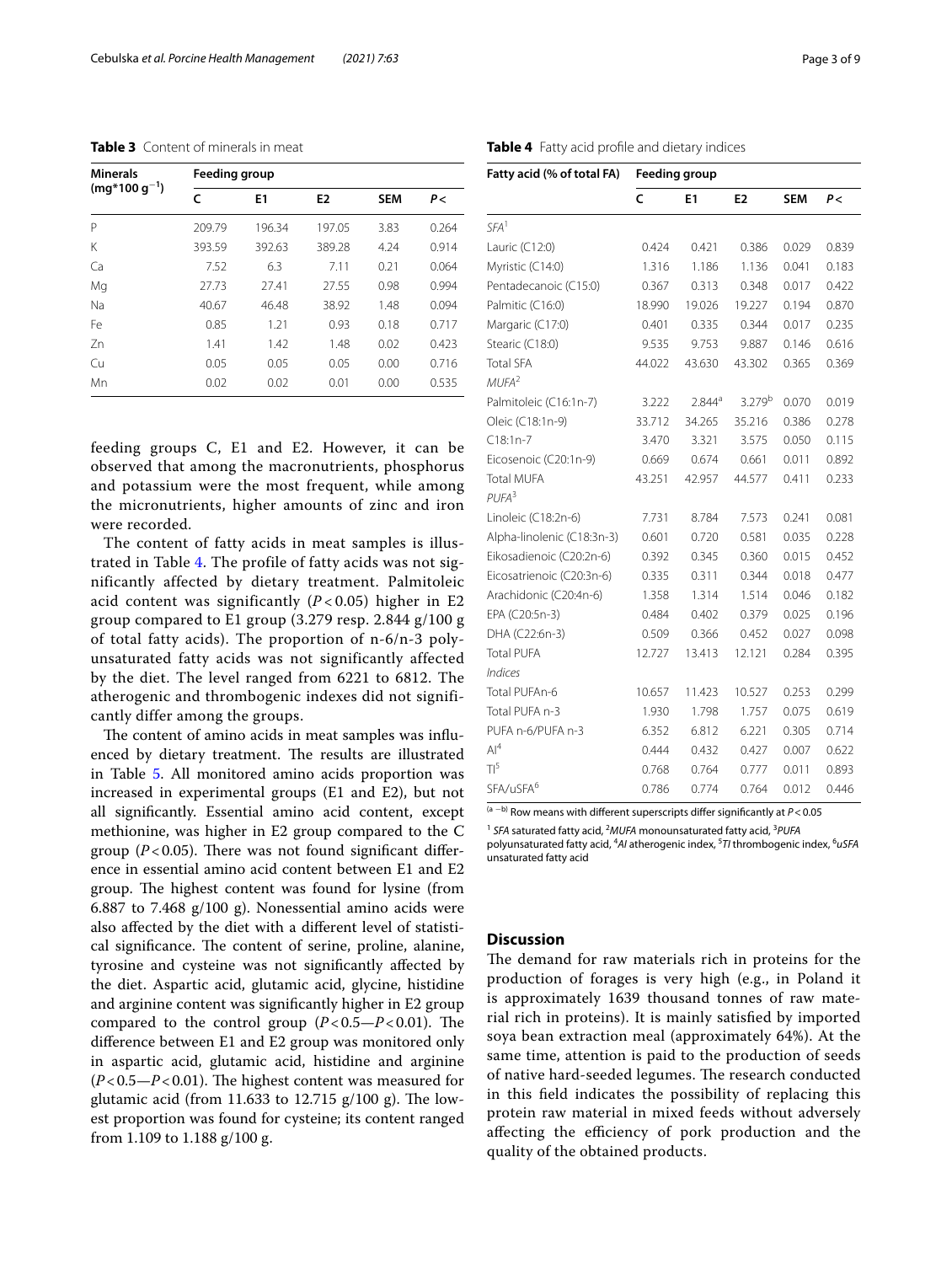<span id="page-3-0"></span>

| Table 5 Amino acid content in meat |
|------------------------------------|
|------------------------------------|

| Amino acid (g/100 g) | <b>Feeding group</b> |                    |                     |            |       |  |
|----------------------|----------------------|--------------------|---------------------|------------|-------|--|
|                      | $\mathsf{C}$         | E1                 | E <sub>2</sub>      | <b>SEM</b> | P<    |  |
| Essential            |                      |                    |                     |            |       |  |
| Threonine            | 3.619 <sup>a</sup>   | 3.643              | 3.889 <sup>b</sup>  | 0.044      | 0.023 |  |
| Valine               | $3.907$ <sup>a</sup> | 3.987              | 4.279 <sup>b</sup>  | 0.056      | 0.019 |  |
| Leucine              | 6.246 <sup>a</sup>   | 6.284              | 6.705 <sup>b</sup>  | 0.076      | 0.025 |  |
| Isoleucine           | $3.645^{\circ}$      | 3.682              | 3.969 <sup>b</sup>  | 0.049      | 0.015 |  |
| Phenylalanine        | 3.203 <sup>a</sup>   | 3.250              | 3.488 <sup>b</sup>  | 0.047      | 0.033 |  |
| Lysine               | 6.887a               | 6.904 <sup>a</sup> | 7.468 <sup>b</sup>  | 0.085      | 0.006 |  |
| Methionine           | 2.257                | 2.389              | 2.320               | 0.034      | 0.275 |  |
| Nonessential         |                      |                    |                     |            |       |  |
| Aspartic acid        | $7.177^A$            | 7.360 <sup>a</sup> | 7.893 <sup>Bb</sup> | 0.085      | 0.002 |  |
| Serine               | 3.102                | 3.115              | 3.287               | 0.036      | 0.071 |  |
| Glutamic acid        | $11.633^{A}$         | $11.674^{A}$       | $12.715^{B}$        | 0.140      | 0.001 |  |
| Proline              | 3.171                | 3.358              | 3.308               | 0.071      | 0.536 |  |
| Glycine              | 3.212 <sup>a</sup>   | 3.285              | $3.445^{b}$         | 0.036      | 0.030 |  |
| Alanine              | 4.352                | 4.357              | 4.617               | 0.051      | 0.059 |  |
| Tyrosine             | 3.106                | 3.065              | 3.424               | 0.099      | 0.286 |  |
| Histidine            | $3.482^{A}$          | 3.549a             | 3.814 <sup>Bb</sup> | 0.044      | 0.006 |  |
| Arginine             | 4.902 <sup>A</sup>   | 4.959 <sup>A</sup> | $5.439^{B}$         | 0.067      | 0.001 |  |
| Cysteine             | 1.109                | 1.172              | 1.188               | 0.026      | 0.453 |  |

(A <sup>−</sup>B) Row means with diferent superscripts difer signifcantly at *P*<0.01

(a <sup>−</sup>b) Row means with diferent superscripts difer signifcantly at *P*<0.05

The results of numerous studies on the effect of feeding fattening pigs with a feed mixture with a diferent proportion of legumes did not show any signifcant differences in the characteristics of meat quality [[8,](#page-7-7) [13](#page-7-12), [14](#page-7-14), [17–](#page-7-15)[20](#page-7-16)]. Moreover, the values of individual physicochemical characteristics indicate that the meat obtained after the application of a diet rich in seeds of legumes grown in Poland is good quality  $[13, 21-23]$  $[13, 21-23]$  $[13, 21-23]$  $[13, 21-23]$ . Which was also confirmed in this study. The studies by Milczarek and Osek [\[22](#page-7-19)] showed a benefcial efect of replacing soya bean seeds in the diet of pigs by 10% and 20% low-tannin feld beans on the content of free water (WHC) in meat, which grew by over 2%. In turn, Sonta et al. [[23](#page-7-18)] demonstrated that partial replacement of soya bean extraction meal with 7.5% yellow lupin resulted in a signifcantly higher (by  $1\%$ ) drip loss of meat. The situation regarding the loss of meat juice in this study was diferent, in which no statistically signifcant diferences were noted between the groups fed with a diferent proportion of peas and lupines in diet. The other hand, Milczarek and Osek  $[24]$  $[24]$  $[24]$ obtained a lower drip loss in the meat of Puławy breed fattening a diet with the addition of 10% low-tannin feld bean seeds than in the meat of pigs fed with a mixed feed containing soya bean extraction meal.

The research conducted in Poland and abroad, and also the results presented above, they did not show a negative impact of replacing soya beans in a complete feed mixture with legumes on the level of total protein and intramuscular fat in pork [[13](#page-7-12), [14](#page-7-14), [23](#page-7-18), [25](#page-7-21), [26](#page-7-22)]. The lower content of total protein in meat (about 2%) compared to the results obtained in this study was obtained in the studies by Chrenková et al. [[14](#page-7-14)], who used a mixture with a 30% addition of peas in the diet of pigs, and Zraly. et al. [[20](#page-7-16)] who used a 10% addition of lupin. Mordenti et al. [[10](#page-7-9)] also obtained a lower protein content (21.05%) in the meat of pigs fed the mixture with the addition of feld beans. On the other hand, a higher intramuscular fat content in meat, by 1%, was obtained in the studies by Bocian et al. [[13](#page-7-12)], Chrenková et al. [[14\]](#page-7-14), Zralỳ et al. [[20](#page-7-16)]. Fiedorowicz-Szatkowska et al. [[27](#page-8-0)] showed a lower content of intramuscular fat in the meat of pigs fed with the addition of peas, compared to meat obtained from fattening pigs fed with a mixed feed based on soya beans as the main source of protein. The results described above, however, were not refected in own research, in which the content of intramuscular fat was similar in all the studied groups of pigs.

One of the important parameters for assessing the quality of meat is its colour, as it determines the preferences of consumers during its purchase. The results of visual, tactile, and instrumental evaluation of meat, its colour and muscle pigments (Table [2\)](#page-1-1) are similar to those obtained by Bocian et al.  $[13]$ . These authors showed no signifcant diferences in the assessed characteristics between the meat samples obtained from pigs fed with a mixture based on soya beans (control group), and a diet with 20% addition of peas and 37.6% addition of lupin in the frst stage of fattening as well as 38.5% addition of peas and 20% addition of lupin in the second phase (experimental group). Stein et al. [[28\]](#page-8-1) also showed that meat obtained from pigs fed a diet with an increased content of peas (66%) was darker and with a more desirable colour (3.22 points) in comparison with pigs fed with forages containing soya bean extraction meal (2.41 points). In this study, the brightness  $L^*$  of meat colour in the studied groups of pigs was at a similar level (56.07–56.95). The obtained  $L^*$  values indicate meat with a lighter colour than the values indicated in the studies performed by Milczarek and Osek [[22\]](#page-7-19), Sońta et al. [[23\]](#page-7-18), Hanczakowska and Świątkiewicz [[15\]](#page-7-23), where in the meat of pigs fed a diet with a varied content of legumes, a darker colour (L\* 49–52) was observed. Probably the light color of meat was a result of participation of Pietrain breed in hybrids used in this research. Grabež et al. [\[29](#page-8-2)] demonstrated that meat obtained from fattening pigs fed fodder containing rapeseed and feld bean seeds as the main source of protein was characterised by a darker, more desirable colour and a much lower proportion of yellow.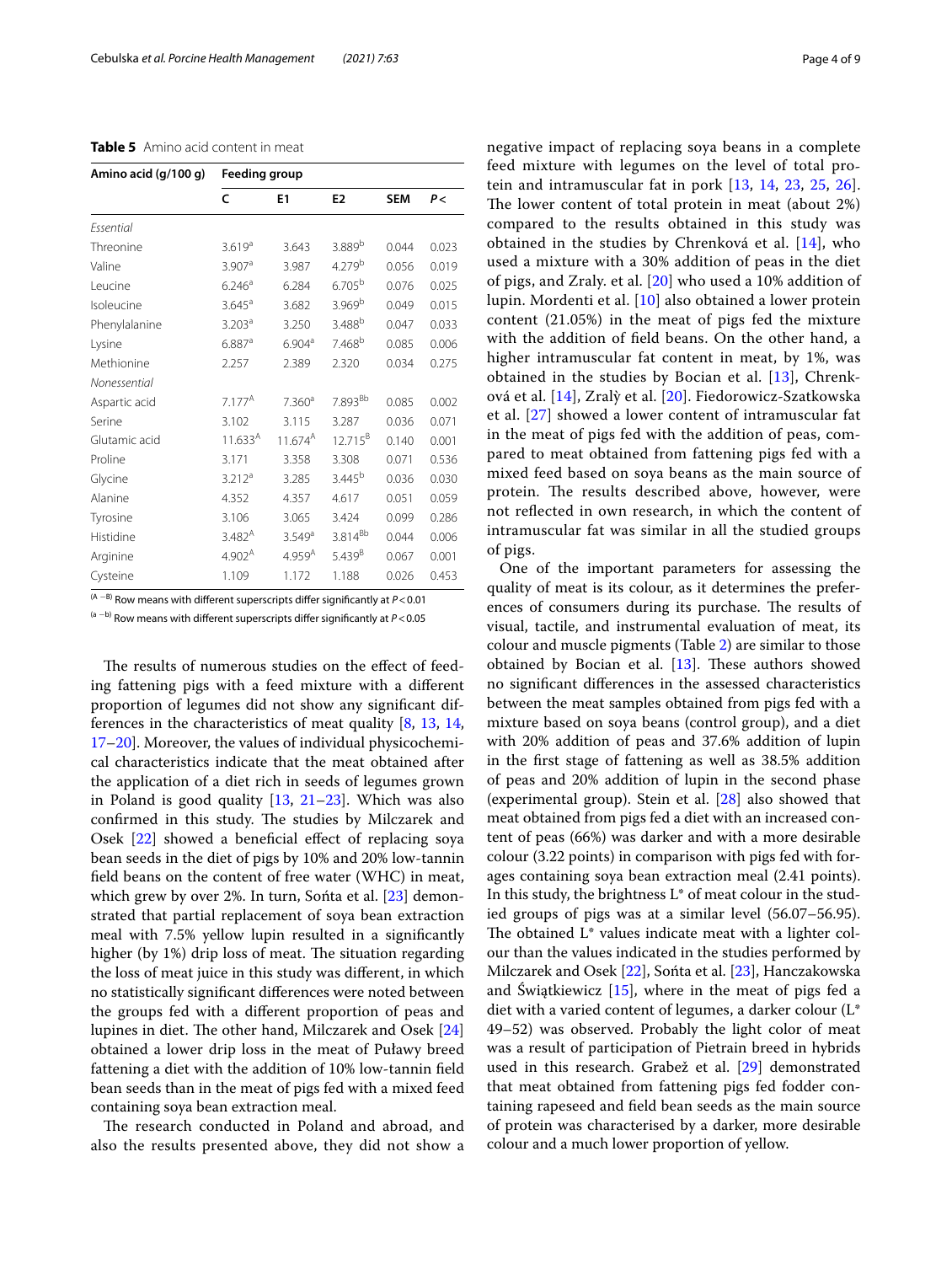The content of minerals in pork determines its nutritional value. The applied feeding of pigs with a diet with a diferent proportion of legumes did not adversely afect the content of minerals in the meat (Table [3\)](#page-2-0). In the study by Milczarek and Osek [\[24](#page-7-20)] concerning the meat of Puławy breed pigs fed a mixture with 10% of low-tannin feld beans, the obtained amounts of mineral compounds of P, K, Ca, Na, Zn and Mn were similar; the amount of Cu was higher (0.088–0.104  $mg*100 g^{-1}$ ), while the amount of Fe was lower (0.89–1.02  $\text{mg}^*\text{100 g}^{-1}$ ) in comparison to the present study (Table [3\)](#page-2-0). In turn, Stasiak et al. [\[26\]](#page-7-22) analysed the meat of pigs fed a mixture with 35% addition of lupin and 5% addition of peas, and demonstrated a higher content of Mg (282, 34  $\text{mg}^*\text{kg}^{-1}$ ) but a lower content of K, Na and Fe (appropriately 3668.41; 329.35; 0.02  $mg*kg^{-1}$ ) in comparison to those obtained in this study. Hanczakowska et al. [\[30\]](#page-8-3) studied the possibility to replace a part of soybean in pig diet by 4 diferent varieties of lupine. During the fattening period they did not observe signifcant diferences in weight gain. Meat from pigs fed a diet of lupin was poorer in n-3 PUFA than the meat from the control group. The content of palmitic and palmitoleic acid was signifcantly higher in the experimental groups and the content of stearic and alpha-linolenic acid was signifcantly lower. According Petterson [[31\]](#page-8-4) the feeding of lupin seeds to pigs is associated with alteration of the fatty acid profile in backfat. The author states that L. luteus contains 21% of oleic acid, 47% of linoleic acid, and the content of these fatty acids in fat corresponds with this fnding. Also, Rybiński et al. [[32](#page-8-5)] mentioned the lupin seed oil as a rich source of unsaturated fatty acids such as oleic acids. The  $n-6/n-3$  PUFA ranges from 1:1.7 to 1:10.8 [\[33](#page-8-6)]. Zralý et al. [\[19](#page-7-24)] studied the use of white lupin in pig diet and its efect on pork quality. According authors, the lupin diet was characterised by higher content of oleic acid compared to control diet. The content of linoleic, linolenic acid, SFA and PUFA was lower in the experimental diet. But the results were not statistically significant. The same tendency was observed in our experiment. Prandini et al. [\[34\]](#page-8-7) studied the efect of pea and faba bean seeds as a protein source in growing-fnishing pig diets. Dietary treatment afected linoleic acid level, n-6 PUFA content, total MUFA and total PUFA content in the subcutaneous fat of pigs. Trombetta et al. [\[35](#page-8-8)] also found a low efect of the pea on the fatty acid profle of intramuscular fat. Písaříková and Zralý [[36\]](#page-8-9) and Písaříková et al. [[37\]](#page-8-10) marked the lupin seeds as a source of protein in pig diet which is characterised by lower concentration of lysine, methionine, cysteine, threonine, valine and tryptophan in comparison with other protein sources as soybean meal, fish meal or meat and bone meals. The lower availability of lysin was suggested as a problem of lupin seeds in pig diet [\[38\]](#page-8-11) but

in recent varieties the availability of lysine was improved [[18\]](#page-7-25).

## **Conclusions**

Replacing soya bean protein in pigs' diet, even in 100% in the second stage of fattening, with legume protein (peas and yellow lupins) did not adversely afect meat quality. It should be emphasised that the obtained results of the physicochemical characteristics of the meat indicated its good quality. Moreover, meat contained a high content of total protein (approx. 25%) in its composition, and thus was characterised by a high nutritional value. Moreover, in the meat of pigs fed with an increased share of pea and lupine in the ration, more favourable proportion of essential amino acids was observed.

# **Methods**

## **Animals and sampling**

The experiment was carried out on meat obtained from 60 fattening crossbred pigs  $F_1$  (Polish Large White  $\times$  Polish Landrace)  $\times$  F<sub>1</sub> (Pietrain  $\times$  Duroc), which originated from and were raised on the same farm, under the same environmental conditions, in accordance with the welfare requirements. The animals were marked and placed in identical pens equipped with an auto-feeder and automatic nipple drinker, allowing for constant access to water. The study did not require the approval of the ethics committee. They were part of the production cycle and their main purpose was to assess the quality of meat (Directive 2010/63/EU).

The animals were divided into three feeding groups, each comprising 20 animals (50% of gilts and 50% of barrows). Fattening pigs were fed ad libitum with complete feed mixtures, difering in the source of protein origin: control group C: in the 1st and 2nd fattening phase, standard nutrition with 100% of soya bean extraction meal was used; experimental group E1: in the 1st phase of fattening, the soya bean protein was replaced in 50% with the pea and lupin protein and in the 2nd phase the soya bean protein was replaced in 75% with the pea and lupin protein; experimental group E2: in the 1st phase the soya bean protein was replaced in 50% with the pea and lupin protein, and in the 2nd phase the soya bean was completely eliminated (100% pea and lupin protein). The composition and nutritional value of the complete feed mixture are provided in Tables [6](#page-5-0) and [7.](#page-6-0)

Animals mean body weight at the beginning of fattening was  $31.60 \pm 3.01$  kg. The duration of the fattening period was  $87.69 \pm 7.07$  days. After the fattening was complete, the animals were individually weighed and then transported to a slaughterhouse situated approximately 20 km distant. The mean body weight of fattening pigs at slaughter was  $112.66 \pm 2.75$  kg. The animals were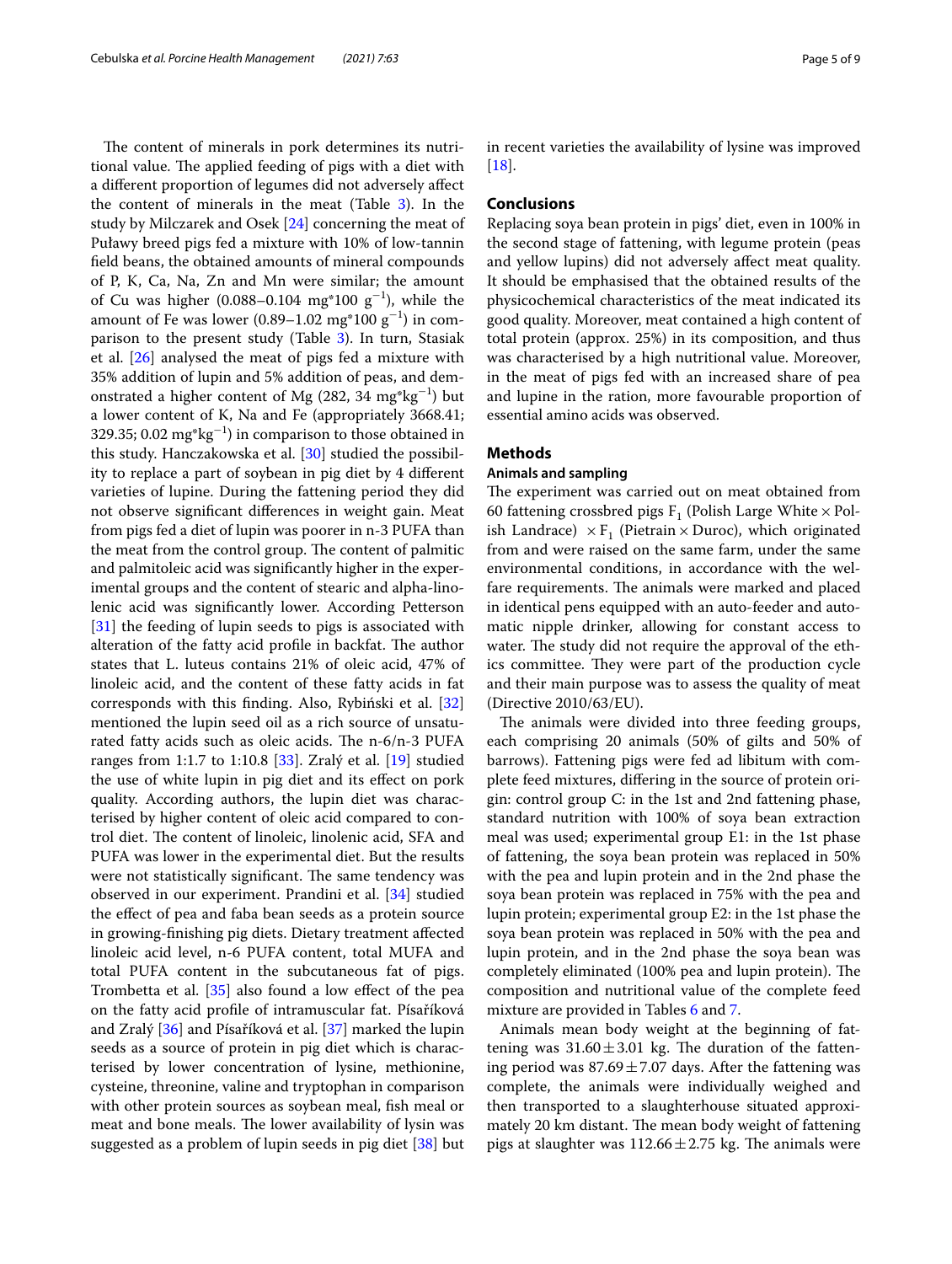| Dietary value                | Control                           |                                          | E1                                |                                          | E <sub>2</sub>                    |                                  |
|------------------------------|-----------------------------------|------------------------------------------|-----------------------------------|------------------------------------------|-----------------------------------|----------------------------------|
|                              | Phase I<br>$(30 - 70 \text{ kg})$ | <b>Phase II</b><br>$(70-115 \text{ kg})$ | Phase I<br>$(30 - 70 \text{ kg})$ | <b>Phase II</b><br>$(70-115 \text{ kg})$ | Phase I<br>$(30 - 70 \text{ kg})$ | <b>Phase II</b><br>$(70-115$ kg) |
| Composition of the fodder, % |                                   |                                          |                                   |                                          |                                   |                                  |
| Soy meal 46% total protein   | 16                                | 12                                       | 10                                | $\overline{4}$                           | 10                                |                                  |
| Wheat 12%                    | 20                                | 20                                       | 20                                | 20                                       | 20                                | 20                               |
| Barley 12%                   | 35                                | 45                                       | 30                                | 41                                       | 30                                | 35                               |
| Triticale 10%                | 25.3                              | 20                                       | 26                                | 20                                       | 26                                | 20                               |
| Soybean oil                  |                                   | 0.3                                      | 1.3                               | 0.3                                      | 1.3                               | 0.3                              |
| Lupin 37%                    |                                   | -                                        | $\overline{7}$                    | 9                                        | $\overline{7}$                    | 12                               |
| Pea 21%                      |                                   |                                          | 3                                 | 3                                        | 3                                 | 10                               |
| PORKOVITAL T PEA 2.5%        | 2.5                               | 2.5                                      | 2.5                               | 2.5                                      | 2.5                               | 2.5                              |
| SELACID GG DRY 25 BR         | 0.2                               | 0.2                                      | 0.2                               | 0.2                                      | 0.2                               | 0.2                              |
| Total                        | 100                               | 100                                      | 100                               | 100                                      | 100                               | 100                              |
| Dry matter, g                | 877                               | 875                                      | 877                               | 875                                      | 877                               | 875                              |
| Metabolic energy, MJ         | 13.39                             | 13.11                                    | 13.32                             | 13.09                                    | 13.32                             | 13.12                            |
| Total protein, q             | 170                               | 159                                      | 171                               | 157                                      | 171                               | 160                              |
| Fat, g                       | 27                                | 20                                       | 29                                | 20                                       | 29                                | 20                               |
| Lysine, q                    | 10.6                              | 9.7                                      | 10.6                              | 9.7                                      | 10.6                              | 9.7                              |
| Calcium, q                   | 5.9                               | 5.8                                      | 5.9                               | 5.8                                      | 5.9                               | 5.8                              |
| Phosphorus, q                | 5.3                               | 5.2                                      | 5.3                               | 5.2                                      | 5.3                               | 5.2                              |
| Sodium, g                    | 1.7                               | 1.7                                      | 1.7                               | 1.7                                      | 1.7                               | 1.7                              |
| Vitamin A, IU                | 10,000                            | 10,000                                   | 10,000                            | 10,000                                   | 10,000                            | 10,000                           |
| Vitamin D, IU                | 2200                              | 2200                                     | 2200                              | 2200                                     | 2200                              | 2200                             |
| Vitamin E, IU                | 80                                | 80                                       | 80                                | 80                                       | 80                                | 80                               |

<span id="page-5-0"></span>**Table 6** Dietary value and composition of the fodder

slaughtered in meat processing plants using the electrical stunning method.

# **Meat analysis**

The acidity of the meat was determined 45 min after slaughter (pH<sub>45</sub>) and 48 h after slaughter (pH<sub>u</sub>) using an pH-meter with a blade electrode (Elmetron CP 401). The device was calibrated with pH 7.0 and pH 4.0 bufers provided by Elmetron. Meat quality was assessed 48 h after slaughter on samples of the *longissimus lumborum* muscle, which were stored under refrigeration at 4–6 °C.

Water holding capacity (WHC) was determined using the method developed by Grau and Hamm [[39\]](#page-8-12) as modified by Pohja and Niinivaar  $[40]$  $[40]$ . A 300 mg sample of ground meat was applied to a Whatman 1 type flter paper, placed between two glass plates and subjected to a uniformly distributed load of 2 kg for 5 min. The percentage of free water in the meat was calculated based on the drip surface area, assuming that  $1 \text{ cm}^2$  of the drip corresponds to 10 mg of water  $[11]$  $[11]$ . The drip surface area of the meat juice was measured using the LUCIA image analysis software (System for Image Processing and Analysis, version 4.82.2004). Thermal drip was determined 48 h after slaughter using the Walczak method [\[41](#page-8-14)]. A

sample of ground meat (20 g) was placed in hygroscopic gauze and heated in a water bath at 85 °C for 10 min. After the removal of the sample and the gas, the sample was cooled down to 4 °C and weighed. Percentage loss was calculated based on the diference in meat weight before and after heat treatment.

Tenderness was measured using the INSTRON 3342 universal testing machine with a Warner–Bratzler Shear Force (WBSF) in accordance with the methodology provided by Szalata et al.  $[42]$  $[42]$ . A sample of meat weighing approximately 120 g was heated in a water bath until the temperature inside the bath reached 70 °C. Heat treatment was carried out in a NaCl solution with a concentration of 0.85%. Subsequently, 10  $mm \times 10$  mm bars were cut out in accordance with the course of the muscle fbres, and they were cut perpendicularly to their course. The results were read in the form of the maximum shear force, expressed in N.

Chemical composition of meat, i.e., the content of water, protein and fat, was determined in accordance with the Polish standard  $[43]$  $[43]$  by the method of nearinfrared transmission (NIT) spectrometry using calibration on artifcial neural networks (ANN) performed by the FoodScan (device provided by FOSS).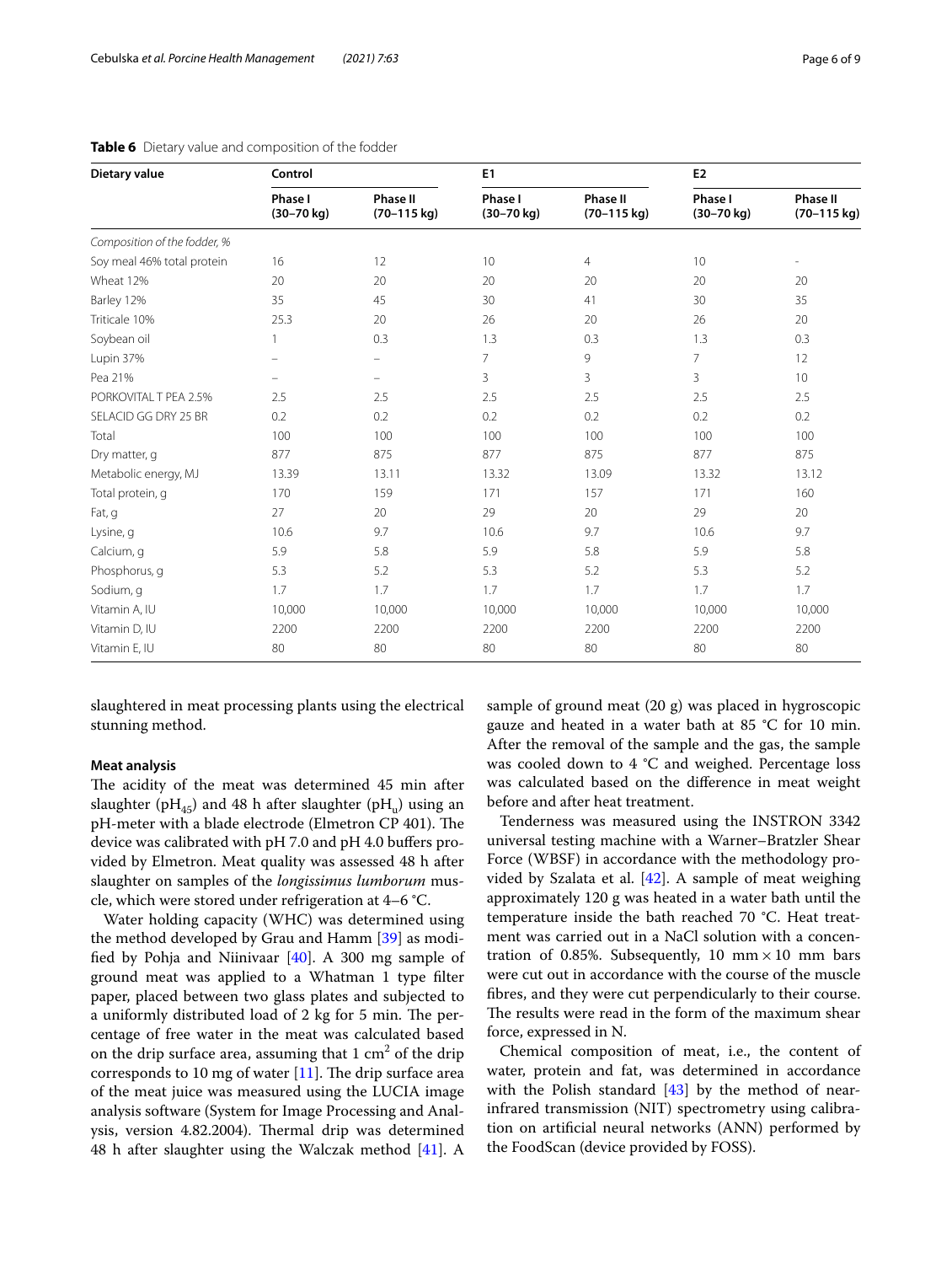<span id="page-6-0"></span>**Table 7** Composition of the concentrate

| PORKOVITAL T PEA 2.5%  |        |
|------------------------|--------|
| Składnik w 1 kg        |        |
| Lizyna g               | 120    |
| Metionina q            | 40     |
| Treonina g             | 50     |
| Tryptofan q            | 3      |
| Wapń ogólny g          | 205    |
| Fosfor ogólny g        | 80     |
| sód g                  | 64     |
| Witamina E + AO-mix IU | 3200   |
| Witamina A IU          | 260000 |
| D IU                   | 80000  |
| K mg                   | 80     |
| $C$ mg                 |        |
| B1 mg                  | 60     |
| B <sub>2</sub> mg      | 200    |
| B6 mg                  | 88     |
| Niacyna mg             | 1200   |
| Kwas foliowy mg        | 32     |
| Pantotenian wapnia mg  | 640    |
| Cholina mg             | 9217   |
| Biotyna mcg            | 2400   |
| Witamina B12 mcg       | 1600   |
| Żelazo mg              | 4800   |
| Mangan mg              | 2400   |
| Cynk mg                | 4800   |
| miedź mg               | 1000   |
| Jod mg                 | 44     |
| selen mg               | 12     |

Visual and tactile evaluation was conducted 48 h after slaughter on a 120 g slice of raw meat. Visual and tactile evaluation of the meat was carried out by a 10-person trained team. All evaluators had 4 years of experience in evaluating pork. The following elements were determined visually in raw meat: visual colour intensity according to a 6-point scale [\[44](#page-8-17)]: 1 point—very light meat, 6—dark purple meat; marbling with the use of Canadian and American standards on a 10-point scale [\[45](#page-8-18), [46](#page-8-19)]: 1—meat without overgrowth, 10—very high marbling score, and tactile evaluation: frmness on a 7-point scale [\[44](#page-8-17)]: 1 very hard, 7—very soft.

Meat colour was also measured on a slice of raw meat, 48 h after slaughter, using a Minolta CR 310 photo colorimeter (Konica Minolta, Japan) with a measuring port diameter of 50 mm. The device was standardised using a white CR310 standard plate with the following coordinates:  $Y = 92.80$ ,  $x = 0.3175$  and  $y = 0.3333$ Colour parameters were determined in the CIE L\*a\*b\* system (L\*—lightness, a\*—value representing redness, b\*—represents yellowness)  $[47]$  $[47]$ , with the use of a D65 illuminant and a  $2^{\circ}$  standard observer. Chroma  $(C^*)$ and hue angle  $(h^o)$  were calculated according to Beattie et al. [[48\]](#page-8-21) and Brewer et al. [[49](#page-8-22)]:

$$
C* = \sqrt{a*^2 + b*^2}, h^{\circ} = \tan^{-1} \frac{b*}{a*}
$$

Muscle pigments were determined colourimetrically according to the Hornsey method [[50\]](#page-8-23). Ground meat samples  $(10 \text{ g})$  were covered with  $40 \text{ ml}$  of acetone: water: concentrated HCl mixture at a ratio of 40:2:1 and extracted for 1 h. After fltration, the absorbance of the test solutions was measured with a Marcel Media spectrophotometer at a wavelength of 640 nm. The optical density value (E) was multiplied by a factor of 680 to obtain the correct hematin concentration expressed as micrograms of hematin per 1 g of meat.

The content of minerals in the meat was determined by atomic absorption spectrometry (Solaar 969 device) [[51](#page-8-24), [52\]](#page-8-25). For this purpose, freeze-dried meat samples, subjected to wet mineralisation (Ethos Plus microwave mineraliser), were used.

Fatty acid composition of meat was determined after chloroform methanol extraction of total lipids [[53](#page-8-26)]. Fatty acid methyl esters were prepared in accordance with CSN ISO 5509 [[54](#page-8-27)] and analysed by gas chromatography (gas chromatograph 6890 N Agilent Technologies) according to CSN ISO 5508  $[55]$  $[55]$ . The gas chromatograph was equipped with DB-23 cyanopropylmethylpolysiloxane column (150 to 230 °C). Fatty acids were determined by comparison with standards (37 Component FAME Mix, PUFA No. 1, PUFA No. 2, PUFA No. 3; Sigma-Aldrich). Results were expressed as percentages of the total fatty acid.

The atherogenic index (AI) and thrombogenic index (TI) were calculated in accordance with Ulbricht and Southgate [[56\]](#page-8-29):

$$
AI = \frac{C12: 0 + 4C14: 0 + C16: 0}{\sum MUFA + \sum (n - 6) + \sum (n - 3)}
$$

$$
TI = \frac{C14: 0 + C16: 0 + C18: 0}{0.5 \sum MUFA + 0.5 \sum (n - 6) + 3 \sum (n - 3) + \frac{\sum (n - 3)}{\sum (n - 6)}}
$$

The representative samples of meat were homogenised and subjected to chemical analyses to determine selected amino acids using an Amino Acid Analyser AAA 400 (INGOS Ltd., Prague, Czech Republic, evaluation by the ChromuLan programme) equipped with an ion-exchange column. Amino acids were released from the protein molecules by acid hydrolysis with 6 M hydrochloric acid.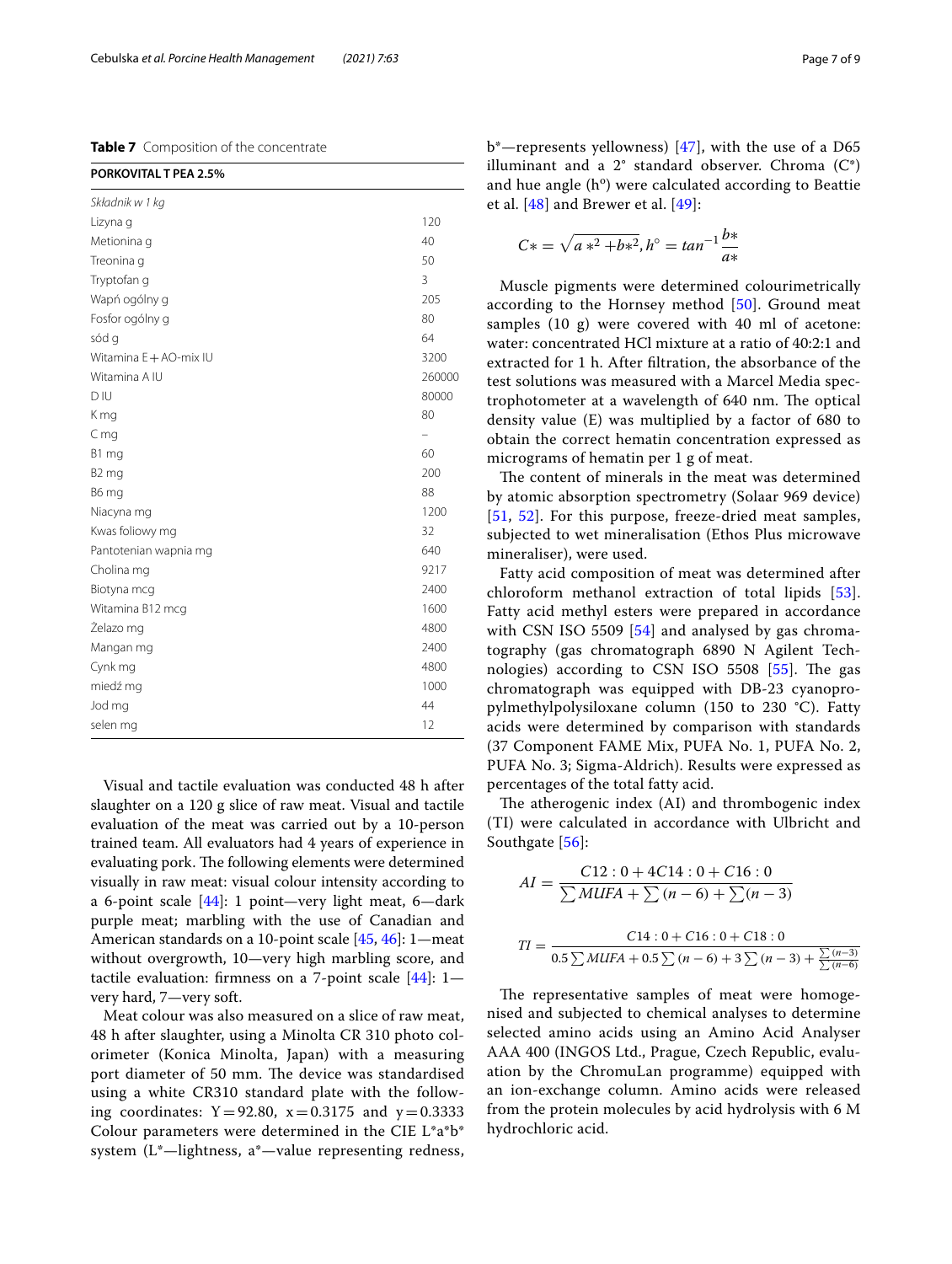### **Statistical analysis**

The meat quality results met the assumptions of normal distribution. It was verifed by the Shapiro–Wilk test. The arithmetic mean and standard deviation for the characteristics of the slaughter value and the standard error of the mean (SEM) for the meat quality characteristics were calculated. The significance of differences between C, E1 and E2 feeding groups was calculated using the Tukey's HSD test for equal group sizes. A probability *P* < 0.05 was considered statistically signifcant. All calculations were performed using Statistica 13.3 PL software [\[57](#page-8-30)].

#### **Authors' contributions**

Conceptualization AC, HJ. Methodology AC, HJ, EW. Investigation AC, HJ. Statistical analysis AC, HJ. Resources PN. Writing—original draft preparation AC, HJ. Writing—review and editing AC, HJ, EW, PN. All authors read and approved the fnal manuscript.

#### **Funding**

This study was realised from statutory research funds BS-12/2018 assigned by the Polish Ministry of Science and Higher Education.

#### **Availability of data and materials**

All data generated or analysed during this study are included in this published article.

# **Declarations**

**Ethics approval and consent to participate** Not applicable.

# **Consent for publication**

Not applicable.

#### **Competing interests**

The authors declare that they have no competing interests.

#### **Author details**

<sup>1</sup> Department of Animal Breeding and Nutrition, Faculty of Animal Breeding and Biology, UTP-University of Science and Technology in Bydgoszcz, Mazowiecka 28, 85-084 Bydgoszcz, Poland. <sup>2</sup>Institute of Animal Science, Prague-Uhříněves, Komenského 1239, Kostelec nad Orlicí 517 41, Czech Republic.<sup>3</sup> Departament of Animal Breeding, Faculty of AgriSciences, Mendel University in Brno, Zemědělská 1, 613 00 Brno, Czech Republic.

# Received: 14 July 2021 Accepted: 3 December 2021 Published online: 19 December 2021

#### **References**

- <span id="page-7-0"></span>1. Pettigrew JE, Esnaola MA. Swine nutrition and pork quality: a review. J Anim Sci. 2001.<https://doi.org/10.2527/jas2001.79E-SupplE316x>.
- <span id="page-7-1"></span>2. Rosenfold K, Andersen HJ. Factors of signifcance for pork quality—a review. Meat Sci. 2003. [https://doi.org/10.1016/S0309-1740\(02\)00186-9](https://doi.org/10.1016/S0309-1740(02)00186-9).
- <span id="page-7-2"></span>Cisneros F, Ellis M, Baker DH, Easter RA, McKeith FK. The influence of shortterm feeding of amino acid-defcient diets and high dietary leucine levels on the intramuscular fat content of pig muscle. Anim Sci. 1996;63:517–52.
- <span id="page-7-3"></span>4. Sonta M, Rekiel A, Wiecek J, Batorska M, Puppel K. Alternative protein sources vs. GM soybean meal as feedstuff for pigs—meat quality and health-promoting indicators. Animals. 2021. [https://doi.org/10.3390/](https://doi.org/10.3390/ani11010177) [ani11010177.](https://doi.org/10.3390/ani11010177)
- <span id="page-7-4"></span>5. Specht JE, Hume DJ, Kumudini SV. Soybean yield potential – a genetic and physiological perspective. Crop Sci. 1999. [https://doi.org/10.2135/](https://doi.org/10.2135/cropsci1999.3961560x) [cropsci1999.3961560x.](https://doi.org/10.2135/cropsci1999.3961560x)
- <span id="page-7-5"></span>6. Lucht JM. Public acceptance of plant biotechnology and GM crops. Viruses. 2015;7(8):4254–81.
- <span id="page-7-6"></span>7. Woźniak E, Twardowski T. GMO—is it possible to breed livestock without GM feed in Poland? Nauka. 2018;3:155–73.
- <span id="page-7-7"></span>8. Mordenti AL, Martelli G, Brogna N, Nannoni E, Vignola G, Zaghini G, Sardi L. Efects of soybean-free diet supplied to Italian heavy pigs on fattening performance, and meat and dry-cured ham quality. Italian J Anim Sci. 2012. [https://doi.org/10.4081/ijas.2012.e80.](https://doi.org/10.4081/ijas.2012.e80)
- <span id="page-7-8"></span>9. Kasprowicz-Potocka M, Zaworska A, Kołata T, Grajewski J, Twarużek M, Rutkowski A. Wyniki wieloletniego monitoringu wartości pokarmowej krajowych pasz wysokobiałkowych pochodzenia roślinnego. In: Rutkowski A, editor. Zalecenia żywieniowe dotyczące stosowania krajowych pasz wysokobiałkowych pochodzenia roślinnego dla świń i drobiu. Bydgoszcz: APRA sp. z o.o; 2017. p. 9–25.
- <span id="page-7-9"></span>10. Kim JC, Pluske JR, Mullan BP. Nutritive value of yellow lupins (*Lupinus luteus* L.) for weaner pigs. Aust J Exp Agric. 2008;48:1225–31.
- <span id="page-7-10"></span>11. Jankowiak H, Bocian M, Barczak J. The effect of intramuscular fat content on the meat quality of PLW x PL pigs. Ital J Food Sci. 2019;31:87–97.
- <span id="page-7-11"></span>12. Chang SY, Belal SA, Kang DR, Choi YI, Kim YH, Choe HS, Heo JY, Shim HS. Infuence of probiotics-friendly pig production on meat quality and physiochemical Characteristics. Korean J Food Sci Anim Resour. 2018. [https://doi.org/10.5851/kosfa.2018.38.2.403.](https://doi.org/10.5851/kosfa.2018.38.2.403)
- <span id="page-7-12"></span>13. Bocian M, Kapelański W, Adamowicz M, Jankowiak H, Cebulska A, Gimińska A, Mońko A. Infuence of nutrition of pigs with legumeenriched mixtures on the quality of pork. Sci Nat Technol. 2016. [https://](https://doi.org/10.17306/J.NPT.2016.4.46) [doi.org/10.17306/J.NPT.2016.4.46](https://doi.org/10.17306/J.NPT.2016.4.46).
- <span id="page-7-14"></span>14. Chrenková M, Formelová Z, Chrastinová Ľ, Fľak P, Čerešňáková Z, Lahučký R, Poláčiková M, Bahelka I. Infuence of diets containing raw or extruded peas instead of soybean meal on meat quality characteristics in growingfnishing pigs. Czech J Anim Sci. 2011;56:119–26.
- <span id="page-7-23"></span>15. Hanczakowska E, Świątkiewicz M. Legume seeds and rapeseed press cake as replacers of soybean meal In feed for fattening pigs. Ann Anim Sci. 2014. [https://doi.org/10.2478/aoas-2014-0068.](https://doi.org/10.2478/aoas-2014-0068)
- <span id="page-7-13"></span>16. Zmudzinska A, Bigorowski B, Banaszak M, Roślewska A, Adamski M, Hejdysz M. The effect of diet based on legume seeds and rapeseed meal on pig performance and meat quality. Animals. 2020. [https://doi.org/10.](https://doi.org/10.3390/ani10061084) [3390/ani10061084](https://doi.org/10.3390/ani10061084).
- <span id="page-7-15"></span>17. Kim JC, Mullan BP, Nicholls RR, Pluske JR. Efect of Australian sweet lupin (Lupinus angustifolius L.) inclusion levels and enzyme supplementation on the performance, carcass composition and meat quality of grower/ fnisher pigs. Anim Prod Sci. 2011;51:37–43.
- <span id="page-7-25"></span>18. Kim JC, Pluske JR, Mullan BP. Lupins as a protein source in pig diets CAB Reviews: Perspectives in Agriculture, Veterinary Science, Nutrition and Natural Resources 2. 2007; doi:<https://doi.org/10.1079/pavsnnr20072003>.
- <span id="page-7-24"></span>19. Zralý Z, Pisařikova B, Trčkova M, Herzig I, Jůzl M, Simeonovova J. The efect of white lupine on the performance, health, carcass characteristics and meat quality of market pigs. Vet Med. 2007;52:29–41.
- <span id="page-7-16"></span>20. Zralý Z, Písaříková B, Trčková M, Herzig I, Jůzl M, Simeonovová J. Efect of Lupine and amaranth on growth efficiency, health, and carcass characteristics and meat quality of market pigs. Acta Vet Brno. 2006. [https://doi.](https://doi.org/10.2754/avb200675030363) [org/10.2754/avb200675030363](https://doi.org/10.2754/avb200675030363).
- <span id="page-7-17"></span>21. Bocian M, Jankowiak H, Kapelański W. Changes of meat colour during storage. Sci Nat Technol. 2015. <https://doi.org/10.17306/J.NPT.2015.4.57>.
- <span id="page-7-19"></span>22. Milczarek A, Osek M. Meat quality in pigs fed mixtures with low-tanin faba bean. Ann Warsaw Univ of Life Sci – SGGW. 2017; [https://doi.org/10.](https://doi.org/10.22630/AAS.2017.56.1.12) [22630/AAS.2017.56.1.12](https://doi.org/10.22630/AAS.2017.56.1.12).
- <span id="page-7-18"></span>23. Sońta M, Rekiel A, Więcek J, Kuczyńska B, Kniżewska W. Meat quality of fattening pigs fed yellow lupin-based diets. Ann Warsaw Univ of Life Sci – SGGW. 2017;56:121–127
- <span id="page-7-20"></span>24. Milczarek A, Osek M. Meat quality of Pulawska breed pigs fed mixtures with low-tannin faba bean meal. Food Sci Technol Qual. 2016;1:57–67.
- <span id="page-7-21"></span>25. Zralý Z, Pisařikova B, Trčkova M, Doležal M, Thiemel J, Simeonovova J, Jůzl M. Replacement of soya in pig diets with white lupine cv. Butan Czech J Anim Sci. 2008;53(10):418–30.
- <span id="page-7-22"></span>26. Stasiak K, Roślewska A, Stanek M, Cygan-Szczegielniak D, Janicki B. The content of selected minerals determined in the liver, kidney and meat of pigs. J Elem. 2017. [https://doi.org/10.5601/jelem.2017.22.1.1314.](https://doi.org/10.5601/jelem.2017.22.1.1314)